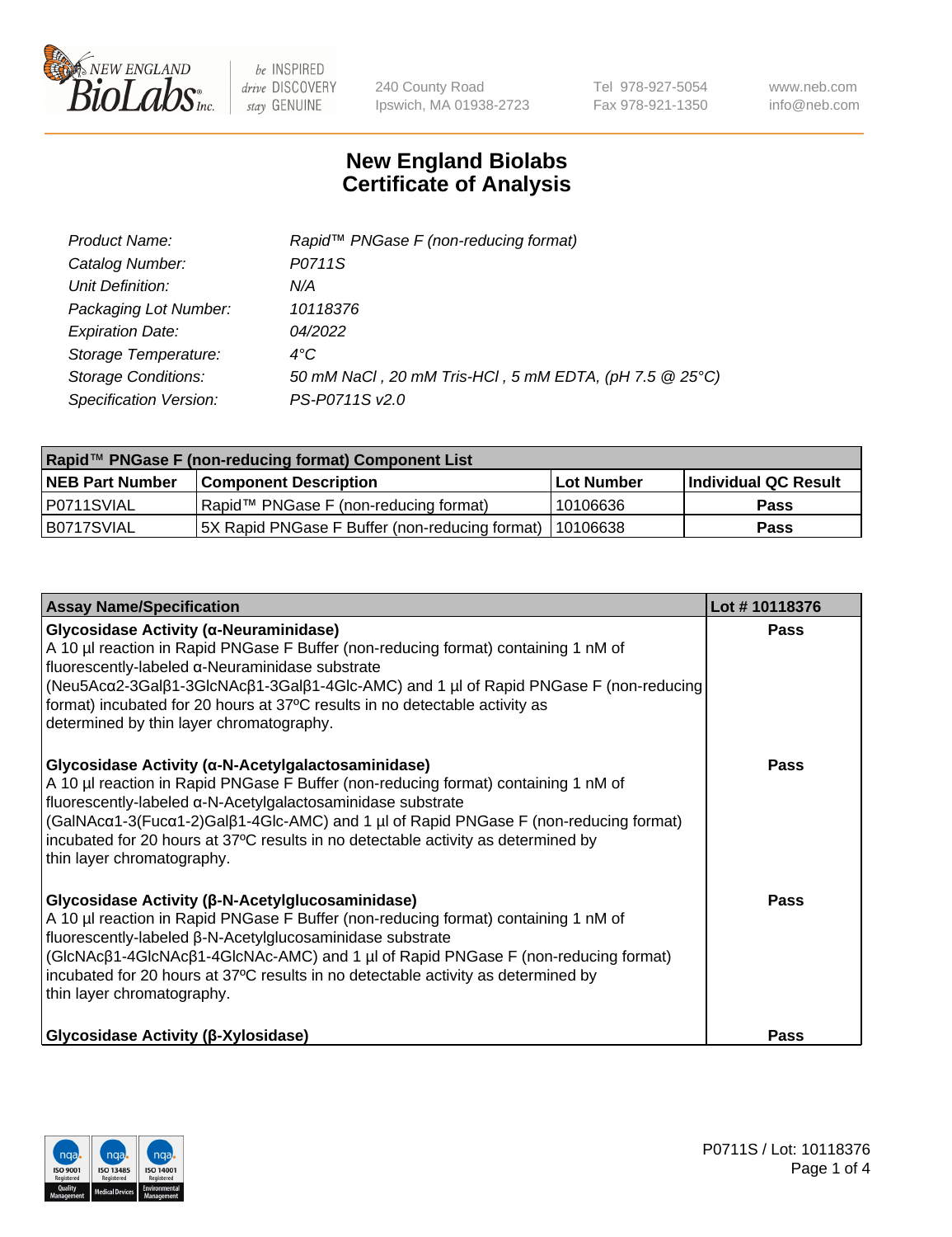

240 County Road Ipswich, MA 01938-2723 Tel 978-927-5054 Fax 978-921-1350 www.neb.com info@neb.com

| <b>Assay Name/Specification</b>                                                                                                                                                                                                                                                                                                                                                              | Lot #10118376 |
|----------------------------------------------------------------------------------------------------------------------------------------------------------------------------------------------------------------------------------------------------------------------------------------------------------------------------------------------------------------------------------------------|---------------|
| A 10 µl reaction in Rapid PNGase F Buffer (non-reducing format) containing 1 nM of<br>fluorescently-labeled β-Xylosidase substrate (Xylβ1-4Xylβ1-4Xylβ1-4Xyl-AMC) and 1 µl<br>of Rapid PNGase F (non-reducing format) incubated for 20 hours at 37°C results in no<br>detectable activity as determined by thin layer chromatography.                                                        |               |
| Glycosidase Activity (α-Glucosidase)<br>A 10 µl reaction in Rapid PNGase F Buffer (non-reducing format) containing 1 nM of<br>fluorescently-labeled α-Glucosidase substrate (Glcα1-6Glcα1-4Glc-AMC) and 1 µl of<br>Rapid PNGase F (non-reducing format) incubated for 20 hours at 37°C results in no<br>detectable activity as determined by thin layer chromatography.                      | <b>Pass</b>   |
| Glycosidase Activity (α1-6 Galactosidase)<br>A 10 µl reaction in Rapid PNGase F Buffer (non-reducing format) containing 1 nM of<br>fluorescently-labeled α-Galactosidase substrate (Galα1-6Galα1-6Glcα1-2Fru-AMC) and 1<br>µl of Rapid PNGase F (non-reducing format) incubated for 20 hours at 37°C results in<br>no detectable activity as determined by thin layer chromatography.        | <b>Pass</b>   |
| Glycosidase Activity (α1-6 Mannosidase)<br>A 10 µl reaction in Rapid PNGase F Buffer (non-reducing format) containing 1 nM of<br>fluorescently-labeled α-Mannosidase substrate (Μanα1-6Μanα1-6(Μanα1-3)Man-AMC) and 1<br>µl of Rapid PNGase F (non-reducing format) incubated for 20 hours at 37°C results in<br>no detectable activity as determined by thin layer chromatography.          | <b>Pass</b>   |
| Glycosidase Activity (α1-3 Mannosidase)<br>A 10 µl reaction in Rapid PNGase F Buffer (non-reducing format) containing 1 nM of<br>fluorescently-labeled α-Mannosidase substrate (Manα1-3Manβ1-4GlcNAc-AMC) and 1 µl of<br>Rapid PNGase F (non-reducing format) incubated for 20 hours at 37°C results in no<br>detectable activity as determined by thin layer chromatography.                | <b>Pass</b>   |
| Glycosidase Activity (a1-3 Fucosidase)<br>A 10 µl reaction in Rapid PNGase F Buffer (non-reducing format) containing 1 nM of<br>fluorescently-labeled α-Fucosidase substrate<br>(Fucα1-3Galβ1-4GlcNAcβ1-3Galβ1-4Glc-AMC) and 1 µl of Rapid PNGase F (non-reducing<br>format) incubated for 20 hours at 37°C results in no detectable activity as<br>determined by thin layer chromatography. | <b>Pass</b>   |
| Glycosidase Activity (α1-3 Galactosidase)<br>A 10 µl reaction in Rapid PNGase F Buffer (non-reducing format) containing 1 nM of<br>fluorescently-labeled α-Galactosidase substrate (Galα1-3Galβ1-4GlcNAc-AMC) and 1 µl<br>of Rapid PNGase F (non-reducing format) incubated for 20 hours at 37°C results in no<br>detectable activity as determined by thin layer chromatography.            | Pass          |
| Glycosidase Activity (α1-2 Fucosidase)                                                                                                                                                                                                                                                                                                                                                       | <b>Pass</b>   |

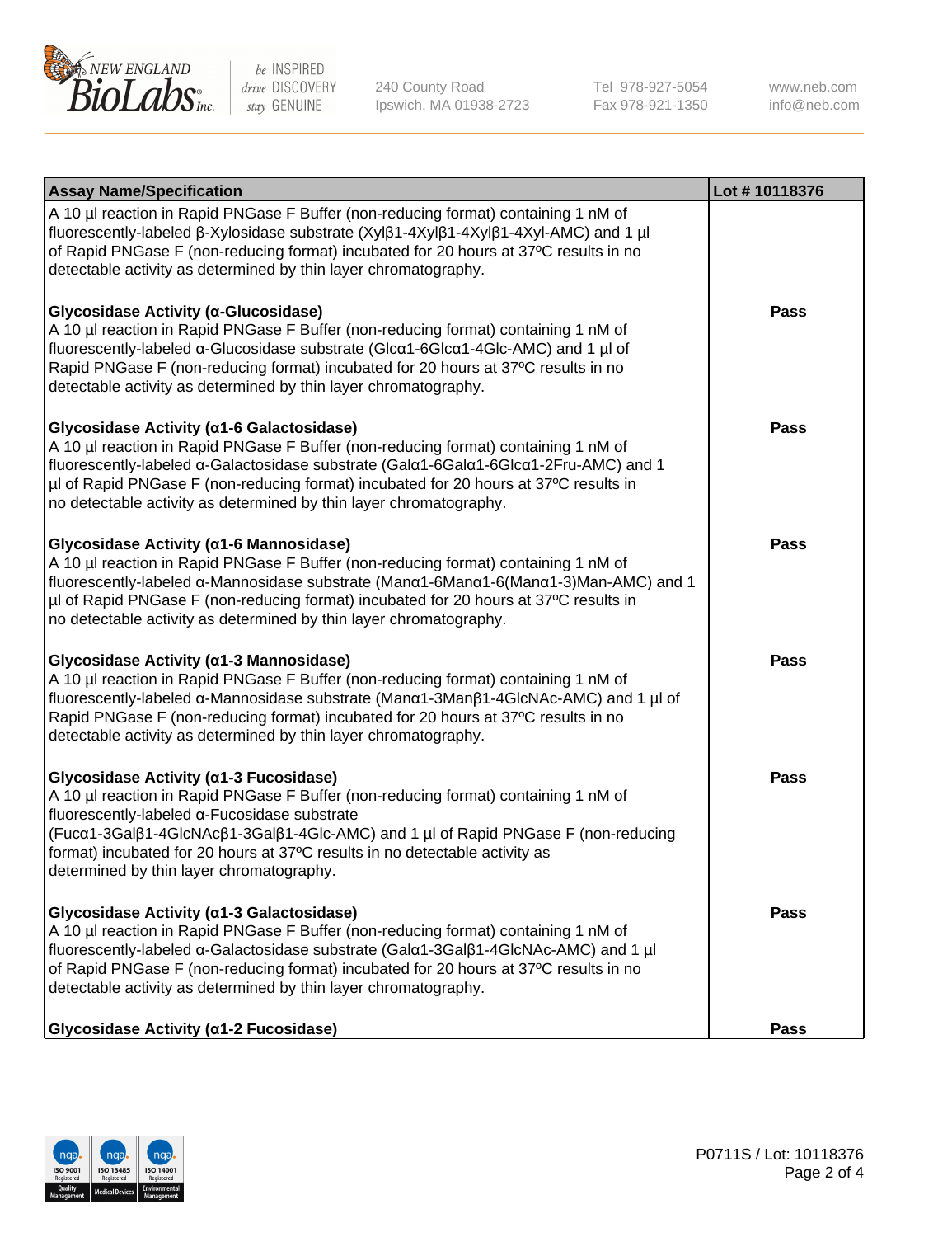

240 County Road Ipswich, MA 01938-2723 Tel 978-927-5054 Fax 978-921-1350 www.neb.com info@neb.com

| <b>Assay Name/Specification</b>                                                                                                                                                                                                                                                                                                                                                                           | Lot #10118376 |
|-----------------------------------------------------------------------------------------------------------------------------------------------------------------------------------------------------------------------------------------------------------------------------------------------------------------------------------------------------------------------------------------------------------|---------------|
| A 10 µl reaction in Rapid PNGase F Buffer (non-reducing format) containing 1 nM of<br>fluorescently-labeled α-Fucosidase substrate (Fucα1-2Galβ1-4Glc-AMC) and 1 µl of<br>Rapid PNGase F (non-reducing format) incubated for 20 hours at 37°C results in no<br>detectable activity as determined by thin layer chromatography.                                                                            |               |
| <b>Protease Activity (SDS-PAGE)</b><br>A 20 µl reaction in 1X Rapid PNGase F Buffer (non-reducing format) containing 24 µg<br>of a standard mixture of proteins and a minimum of 5 µl of Rapid PNGase F<br>(non-reducing format) incubated for 20 hours at 37°C, results in no detectable<br>degradation of the protein mixture as determined by SDS-PAGE with Coomassie Blue<br>detection.               | <b>Pass</b>   |
| <b>Protein Purity Assay (SDS-PAGE)</b><br>Rapid PNGase F (non-reducing format) is ≥ 95% pure as determined by SDS-PAGE<br>analysis using Coomassie Blue detection.                                                                                                                                                                                                                                        | <b>Pass</b>   |
| Glycosidase Activity (Endo F1, F2, H)<br>A 10 µl reaction in Rapid PNGase F Buffer (non-reducing format) containing 1 nM of<br>fluorescently-labeled Endo F1, F2, H substrate (Dansylated invertase high mannose)<br>and 1 µl of Rapid PNGase F (non-reducing format) incubated for 20 hours at 37°C<br>results in no detectable activity as determined by thin layer chromatography.                     | <b>Pass</b>   |
| <b>Glycosidase Activity (Endo F2, F3)</b><br>A 10 µl reaction in Rapid PNGase F Buffer (non-reducing format) containing 1 nM of<br>fluorescently-labeled Endo F2, F3 substrate (Dansylated fibrinogen biantennary) and<br>1 µl of Rapid PNGase F (non-reducing format) incubated for 20 hours at 37°C results<br>in no detectable activity as determined by thin layer chromatography.                    | <b>Pass</b>   |
| Glycosidase Activity (β1-3 Galactosidase)<br>A 10 µl reaction in Rapid PNGase F Buffer (non-reducing format) containing 1 nM of<br>fluorescently-labeled β-Galactosidase substrate (Galβ1-3GlcNAcβ1-4Galβ1-4Glc-AMC)<br>and 1 µl of Rapid PNGase F (non-reducing format) incubated for 20 hours at 37°C<br>results in no detectable activity as determined by thin layer chromatography.                  | <b>Pass</b>   |
| Glycosidase Activity (β-N-Acetylgalactosaminidase)<br>A 10 µl reaction in Rapid PNGase F Buffer (non-reducing format) containing 1 nM of<br>fluorescently-labeled β-N-Acetylgalactosaminidase substrate<br>(GalNAcβ1-4Galβ1-4Glc-AMC) and 1 µl of Rapid PNGase F (non-reducing format)<br>incubated for 20 hours at 37°C results in no detectable activity as determined by<br>thin layer chromatography. | <b>Pass</b>   |
| Glycosidase Activity (β1-4 Galactosidase)<br>A 10 µl reaction in Rapid PNGase F Buffer (non-reducing format) containing 1 nM of                                                                                                                                                                                                                                                                           | Pass          |